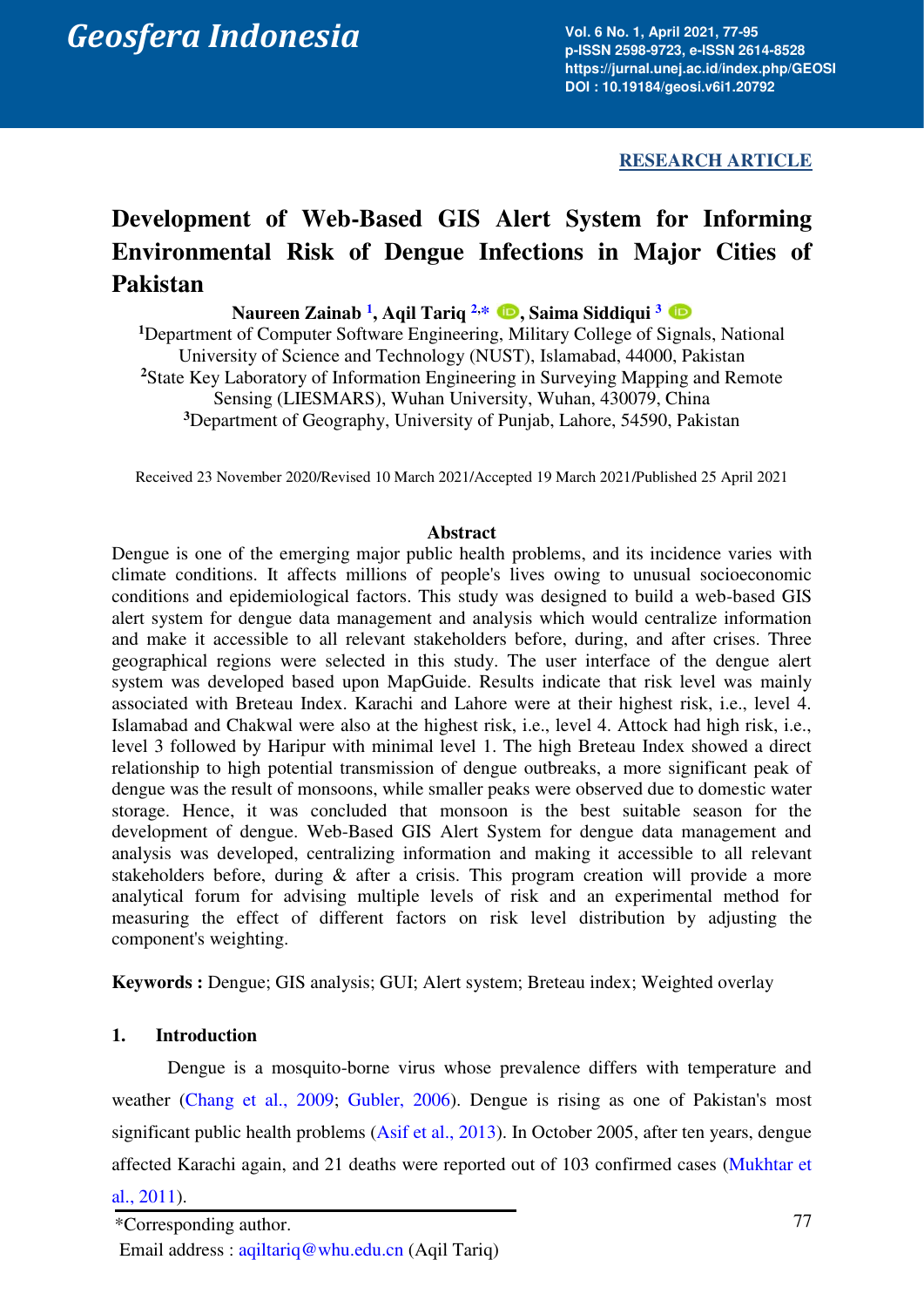The year 2011 was Pakistan's worst year for dengue. In 2013 the most affected area was the dengue fever (DF) outbreak in Pakistan. Aedes-aegypti and Aedes-albopictus is considered to be the main dengue vectors in South Asia, including Pakistan. The identification of disease outbreaks is very significant [\(Sirisena et al., 2017\)](#page-17-2). Epidemics are silent in contrast to explosions. Outbreaks kill or cause sickness before detection [\(Kahn et al.,](#page-17-3)  [1975\)](#page-17-3). Disease outbreaks can easily cause such hurt, and they can spsread rapidly, too. In the worst scenario, the window of opportunity to minimize this harm could be limited to a few days [\(Thompson et al., 2016\)](#page-18-0). The United States of America spends billions of dollars a year on different forms of safety surveillance. The essential expenses include patient infection control, public health surveillance (PHS), air and water inspection, preparation, improved public health, and science services in information technology [\(Kahn et al., 1975\)](#page-17-3). Proper and prompt treatment of incidents of sickness can save many meaningful humans lives.

The Breteau Index calculates the number of positive containers per hundred surveyed homes, which in turn represents the distribution of Aedine mosquitoes, the dengue vector ( [Udayanga et al., 2018\)](#page-18-1). An alert system was established in Pakistan from a synthesis of geospatial data on the Breteau Map. The interrelationship was rendered between the Breteau Index and the temperature. It forms the basis for creating weighted overlays to determine risk levels [\(Attaway et al., 2016\)](#page-16-2). Dengue Alert System generally predicts four different risk levels for the risk of dengue infections, i.e., highest, high, medium, and minimal ( [Olubadewo-Joshua & Ugom, 2019;](#page-17-4) [Tran et al., 2020\)](#page-18-2). Hence, a Web-based application was created from a synthesis of geospatial data related to Breteau Index and temperature effect in Pakistan's major cities. Using various weighting factors on the previous history, appropriate weighting factor was evaluated and used to generate the alert for informing environmental risk of dengue infection in major cities of Pakistan. It forms the basis for creating weighted overlays to determine levels of risk. The weighting can be adjusted to adjust alarm device sensitivity [\(Bowman et al., 2014\)](#page-16-3).

Every year Pakistan experiences a lot of rain during the mild summer (monsoon) season. The daytime temperature is greater than the night temperature. Its good climatic conditions for the growth of dengue mosquitos. In this study, we target six major cities of Pakistan because Pakistan faces a lot of problems in these regions every year. In this study, we clearly describe the Spatio-temporal distributions of dengue cases. The study is novel because its first time correlates the local predominant conditions with dengue prevalence and builds a web-based GIS alert system. Therefore, this study was designed to build a web-based GIS alert system for dengue data management and analysis which would centralize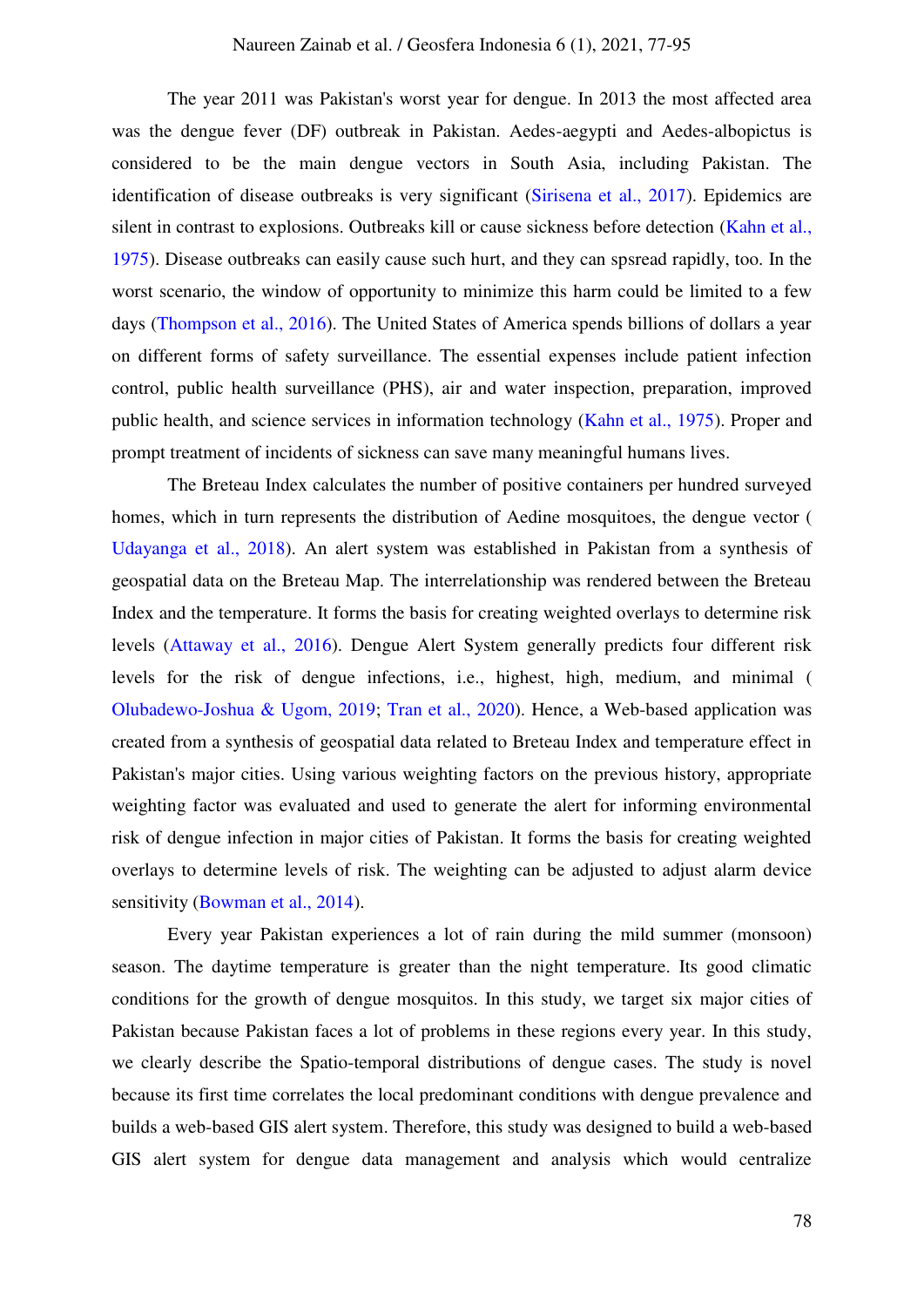information and make it accessible to all relevant stakeholders before, during, and after crises.

#### **2. Methods**

#### 2.1. Study Area

The study area includes Rawalpindi, Haripur, Attock, Chakwal, Lahore, and Karachi [\(figure 1\)](#page-2-0). All metropolitan regions are located in different latitudes and longitude in Pakistan. These cities' climate is characterized by four seasons: dry, wet, hot, and cold [\(Abbas, 2013\)](#page-16-4). Rawalpindi and Lahore experience a monsoonal environment with rainy, hot summers and cool dry winters (wet and dry season); rainfall is typical of Pakistan's semi-arid region. Karachi also receives Monsoon rainfall, but the landscape is different compared to Rawalpindi and Pakistan [\(Burney et al., 2018\)](#page-17-5). Karachi Harbor is a secure and majestic natural harbor on the shores of which the town is located. A low-lying coastal area stretches along the harbor's edge. The Malir River, a seasonal current, flows through the eastern part of the city, and the seasonal Layari River runs through the northern section that is most densely populated. Several ridges and small hills occur; the maximum elevation, Mango Pir, is 585 feet high.



<span id="page-2-0"></span>Figure 1. Study area of dengue epidemic-prone districts in Pakistan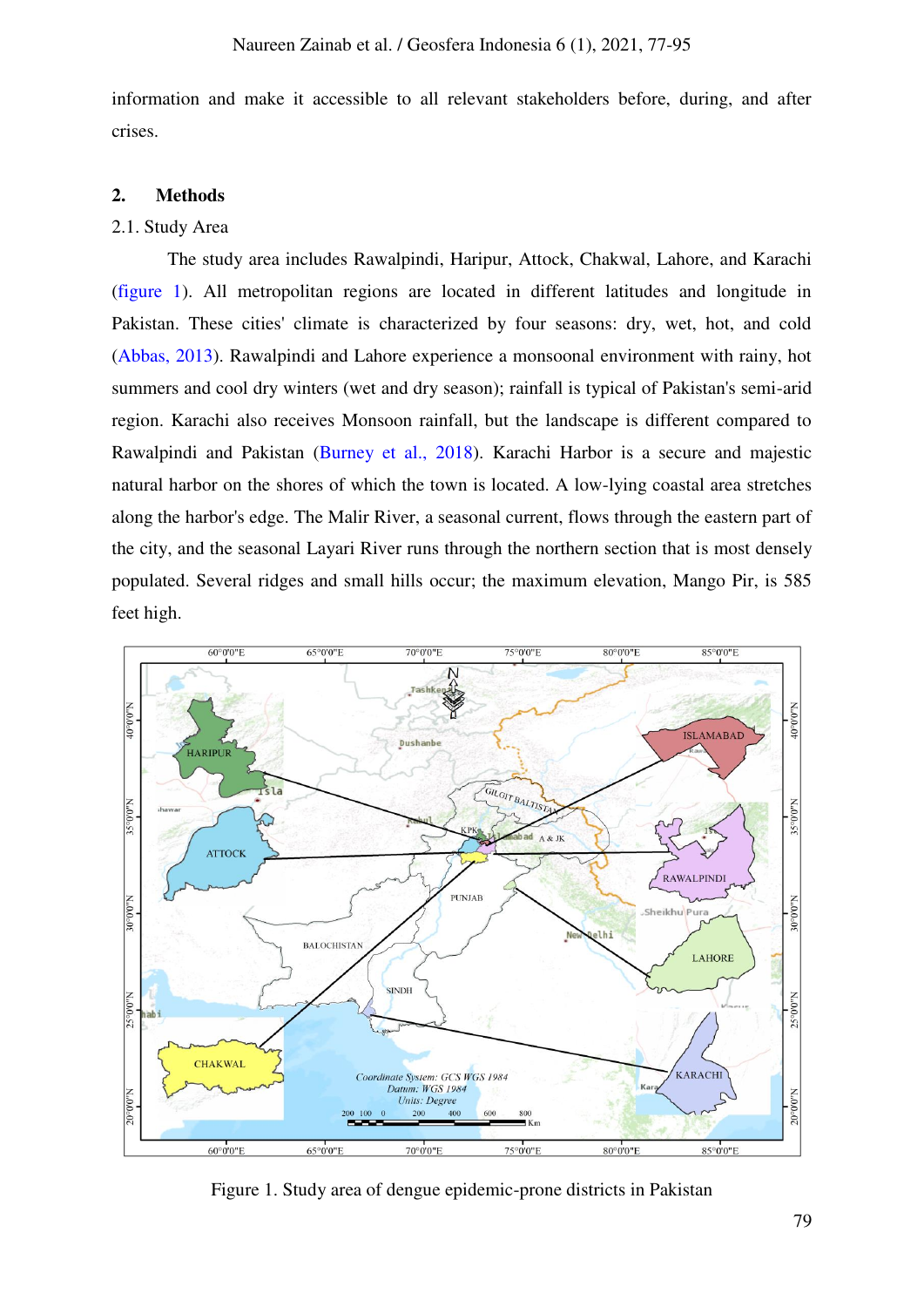## 2.2. System Design, Development, and Assumption

The alert system had been developed to forecast the risk of infection with dengue. It was presumed that the two variables that were used in the method, namely temperature and Breteau Scale, were strongly associated with dengue fever infection sensitivity and are of significant geographical significance [\(Kaya et al., 2019\)](#page-17-6).

#### 2.3 Data Source

Data on Breteau Index and affected people from 2006 to 2013 were collected from the National Institute of Health and Governments Health Departments. The monthly temperature data from 2006 to 2013 was acquired from the Pakistan Meteorological Department of Islamabad.

#### 2.4 Weighted Overlay

<span id="page-3-0"></span>A web-based application was developed from a synthesis of geospatial data related to the Breteau Index and temperature [\(Cetin et al., 2019\)](#page-3-0).Using various weighting factors on the previous history, appropriate weighting factor was evaluated and was used to generate the alert for informing environmental risk of dengue infection in major cities of Pakistan. The Breteau Index was calculated according to Eq. (1) as described by Gubler et al. (2014), while the risk level was calculated based on the formula generated as Eq. (2).

$$
Breteau index (BI) = \frac{Number of positive containers}{houses inspected} \times 100
$$
 (1)

Risk level = 
$$
BI \frac{(60 + temperature)}{40}
$$
 (2)

When the Breteau Index value is zero, the risk level will be zero too, even in the case of high temperature. For instance, in similar temperatures in two different cities, two different risk levels can be observed due to different Breteau indexes.

#### 2.5 Risk Levels

Dengue risk levels were classified [\(Table 1\)](#page-4-0) into four different groups based on the developed formula of the risk level. The Breteau Index against these four risk levels is also analyzed. It was assumed that if Breteau Index is high, then the risk level is also high as Breteau Index and risk levels are directly proportional to each other [\(Table 2\)](#page-4-1).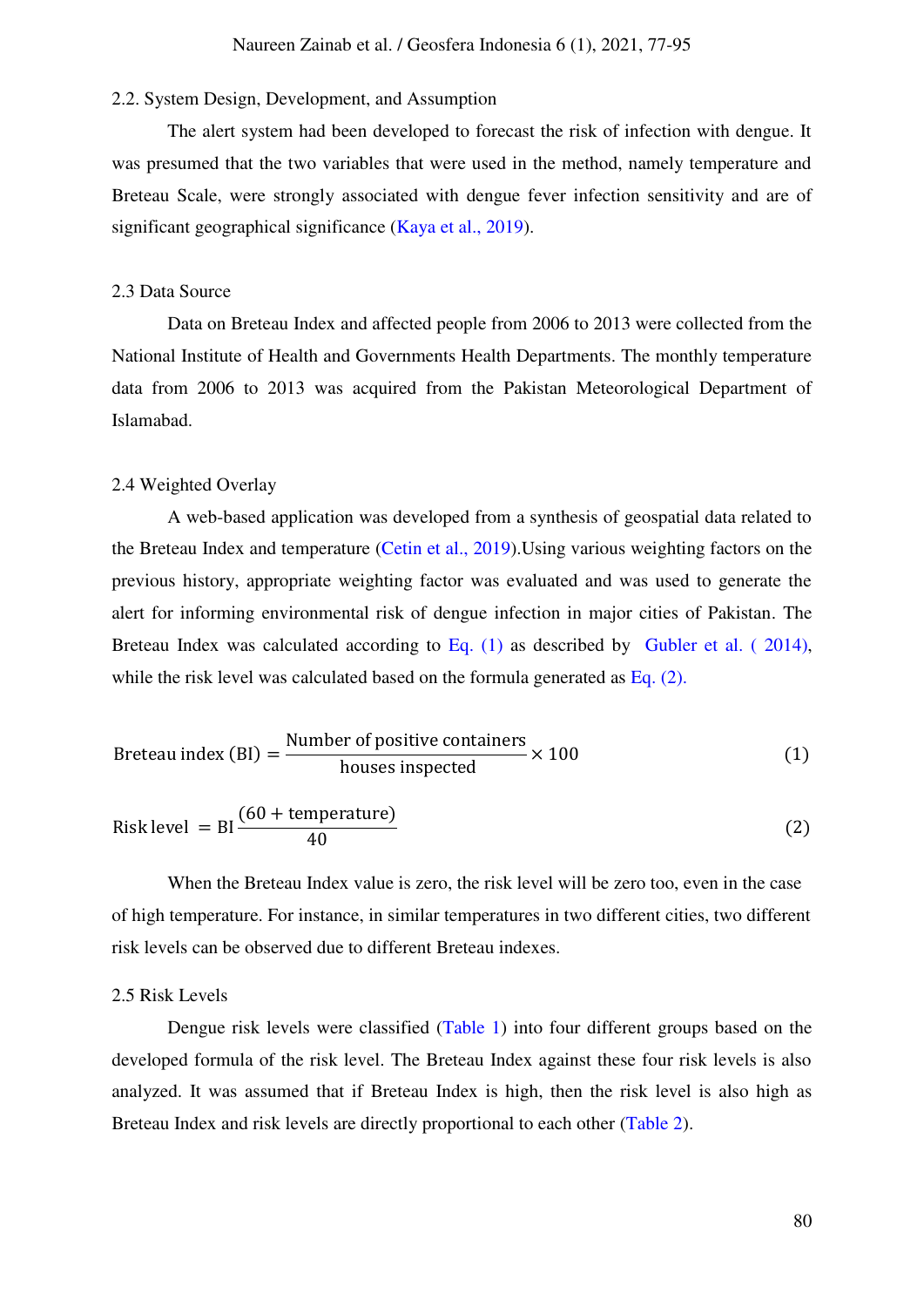<span id="page-4-0"></span>

| $1400$ L, KISK IC VCIS (OUDICI CU, $2017$ ) |                                   |  |  |  |  |  |  |
|---------------------------------------------|-----------------------------------|--|--|--|--|--|--|
| <b>Classification</b>                       | <b>Risk level</b>                 |  |  |  |  |  |  |
| Level 1                                     | $0 \leq$ Risk level $\leq$ =300   |  |  |  |  |  |  |
| Level 2                                     | $301 \leq$ Risk level $\leq$ =600 |  |  |  |  |  |  |
| Level 3                                     | 600 $\le$ =Risk level $\le$ =1200 |  |  |  |  |  |  |
| Level 4                                     | Risk level $>1200$                |  |  |  |  |  |  |

| Table 1. Risk levels (Gubler et al., 2014) |  |  |  |  |  |
|--------------------------------------------|--|--|--|--|--|
|--------------------------------------------|--|--|--|--|--|

|  |  |  |  | Table 2. Breteau index according to risk levels (Gubler et al., 2014) |  |  |  |  |  |  |
|--|--|--|--|-----------------------------------------------------------------------|--|--|--|--|--|--|
|--|--|--|--|-----------------------------------------------------------------------|--|--|--|--|--|--|

<span id="page-4-1"></span>

| <b>Classification</b> | <b>Risk level</b>                 | <b>Breteau Index</b>    |
|-----------------------|-----------------------------------|-------------------------|
| Level 1               | $0 \leq$ Risk level $\leq$ =300   | $0 < B$ I $\leq=4$      |
| Level 2               | $301 \leq$ Risk level $\leq 600$  | $5 \leq R1 \leq 9$      |
| Level 3               | $600 \le$ =Risk level $\le$ =1200 | $10 \leq B$ I $\leq 19$ |
| Level 4               | Risk level>1200                   | $\rm BI > = 20$         |

2.6 Prevention or Management of Dengue Borne Vector for Confined Risk Level

The adoption of integrated pest management did the management of dengue vectors at confined four risk levels. Integrated pest management is the pest population's level to check the pest below the economic injury level using all possible control measures [\(Novotny et al.,](#page-17-8)  [2007\).](#page-17-8) Recommendations regarding each risk level were given on the basis of IPsM strategies. There are specific preventive and control measures recommended for each alert level shown in Table 3.

| <b>Classification</b> | <b>Breteau Index</b>  | <b>Risk Level</b>                     | <b>Actions</b>                                                                                                                                                                                                                                                                                                                                                                                 |
|-----------------------|-----------------------|---------------------------------------|------------------------------------------------------------------------------------------------------------------------------------------------------------------------------------------------------------------------------------------------------------------------------------------------------------------------------------------------------------------------------------------------|
| Level 1               | $0 < B$ I $\leq$ =4   | $0$ $\leq$ $Risk$<br>$level \leq 300$ | Intimately monitor the sanitary condition to prevent<br>and manage the various breeding places.<br>Weekly inspection of breeding places and likely to<br>eradicate immediately.<br>Try to eliminate the fresh and stagnant water pounds.                                                                                                                                                       |
| Level 2               | $5 \le B I \le 9$     | $301 \leq Risk$<br>level $\leq$ = 600 | The public is advised to monitor the breeding places<br>efficiently within 3-4 days and eliminate their<br>possible infesting or breeding heaven within their<br>premises.                                                                                                                                                                                                                     |
| Level 3               | $10 \leq B I \leq 19$ | $600 \leq$ Risk<br>$level < = 1200$   | Along with regular monitoring, eliminate all possible<br>breeding potential through<br>conducting<br>special<br>operations on a regular basis.<br>Launch task-oriented forces to create awareness<br>elimination<br>people<br>regarding<br>dengue<br>among<br>programmed.                                                                                                                      |
| Level 4               | $BI > = 20$           | <b>Risk</b><br>level>1200             | Launch a task-oriented force to create awareness<br>people regarding dengue<br>elimination<br>among<br>programmed and give them responsibilities to restrain<br>the potential breeding places by allotting them<br>specific territories. Private competitive pest control<br>and management contractor must be employed to<br>control and eradicate the arising potential mosquito<br>problem. |

Table 3. Preventive measures against each risk level [\(Novotny et al., 2007\)](#page-17-8)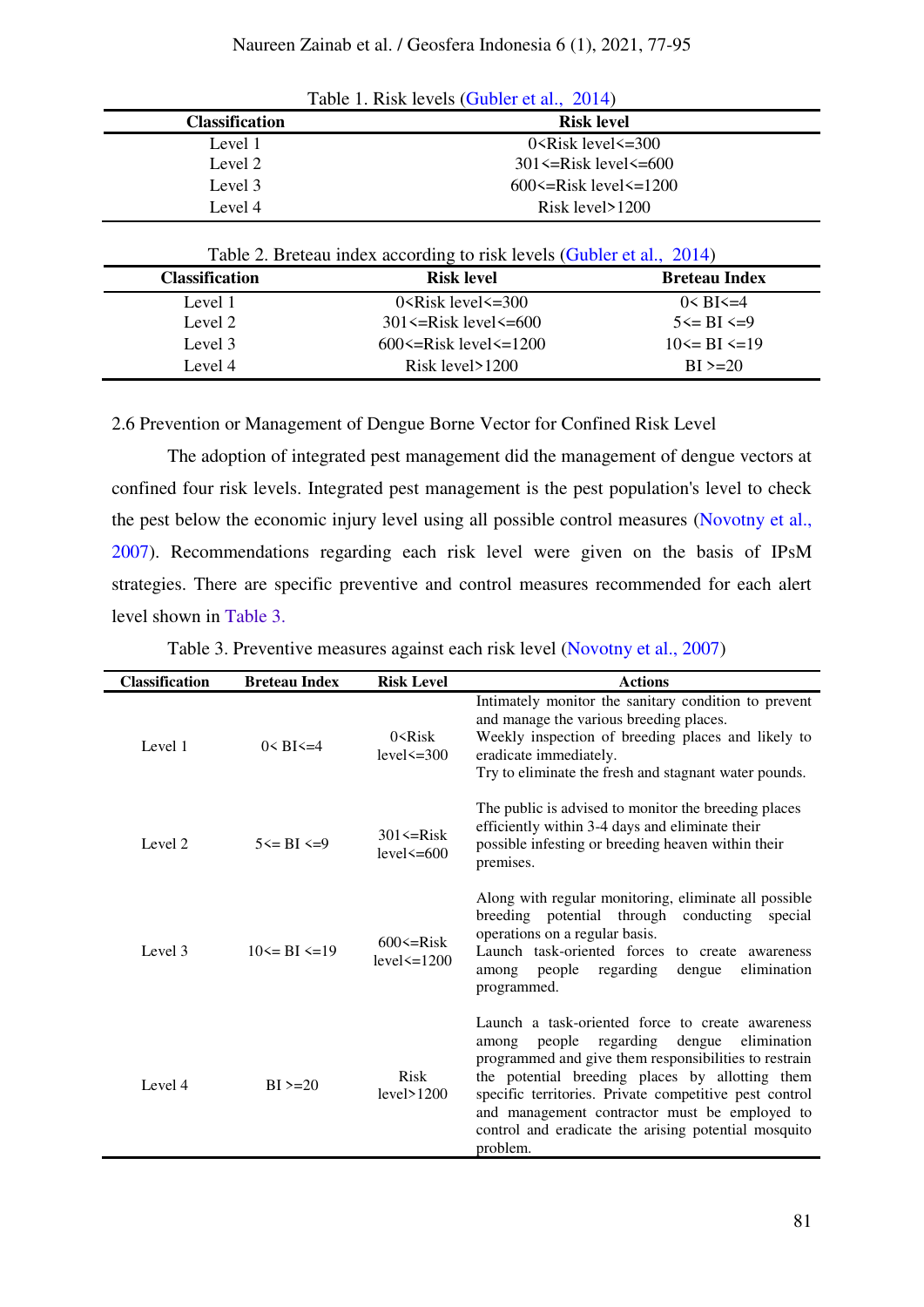# 2.7 Conceptual Design

The present study's concept was to build a Web-Based GIS Alert System both online and offline for dengue data management and analysis, centralizing the information and making it accessible to all relevant stakeholders before, during, and after a crisis. The system aimed to ensure timely availability of information on health care services. The project data were mapped accurately and with geographic features displayed. Maps were drawn according to pre-set parameters in the present framework, and then the web browser showed the map in a .jpeg format. The users can create and display a new map by adjusting the parameters. On the server-side, this sort creates a heavy load. The server-side had regional info, GIS tools, and a system with hundreds of complex reports on the interface [\(Cetin, 2015\)](#page-16-5). The systematic conceptual diagram of the Web-Based GIS Alert System is shown in [Figure 2.](#page-5-0)



Figure 2. Conceptual Design of Web-Based GIS Alert System.

## <span id="page-5-0"></span>2.8 User Interface (UI)

MapGuide Maestro is a MapGuide open-source map authoring tool. MapGuide Maestro strives to support the capabilities of the open-source application MapGuide. Both spatial and non-spatial details have been contained in SQL Server Express, which is a free database service that fits well with any web application platform [\(Zavlavsky, 2000\)](#page-18-3). The Graphical User Interphase (MapGuide) was systematically developed, as shown in [figure 3](#page-6-0).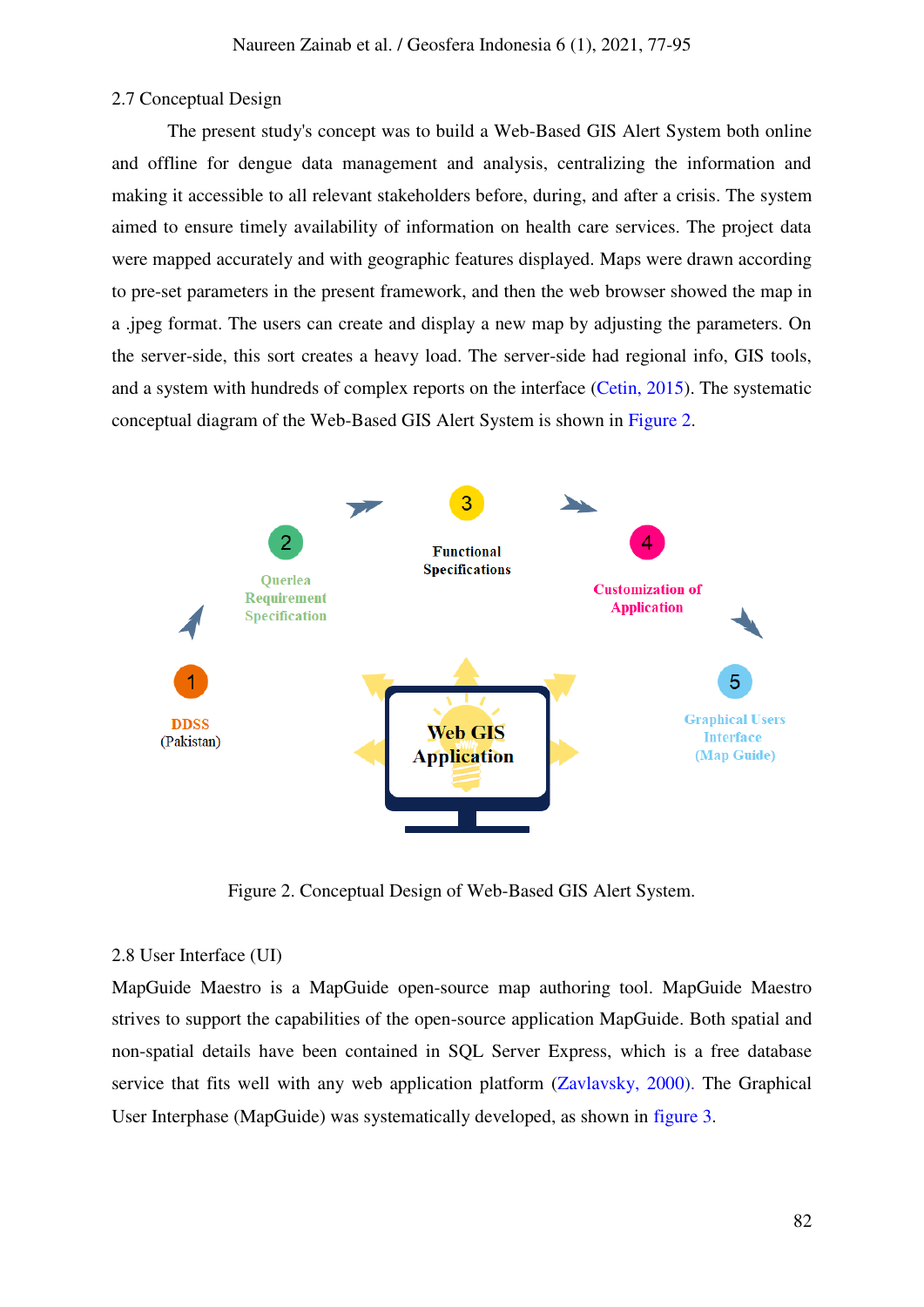

Figure 3. Graphical User Interphase (MapGuide)

<span id="page-6-0"></span>2.9 Component of Web-Based GIS Alert System

Three components of the Web-Based GIS Alert System [\(figure 4\)](#page-6-1) were used as:

- (1) Dengue Information Databases
- (2) GIS Layers and Maps
- <span id="page-6-1"></span>(3) Queries and Reports



Figure 4. Components of Web-Based GIS alert system

Overall, the system describes the risk levels of dengue infection in major cities of Pakistan, classifying them into three geographical regions. A web-based application was created from a synthesis of geospatial data related to the Breteau index and temperature effect in Pakistan's major cities. Currently, statistics on the Breteau Index and temperature are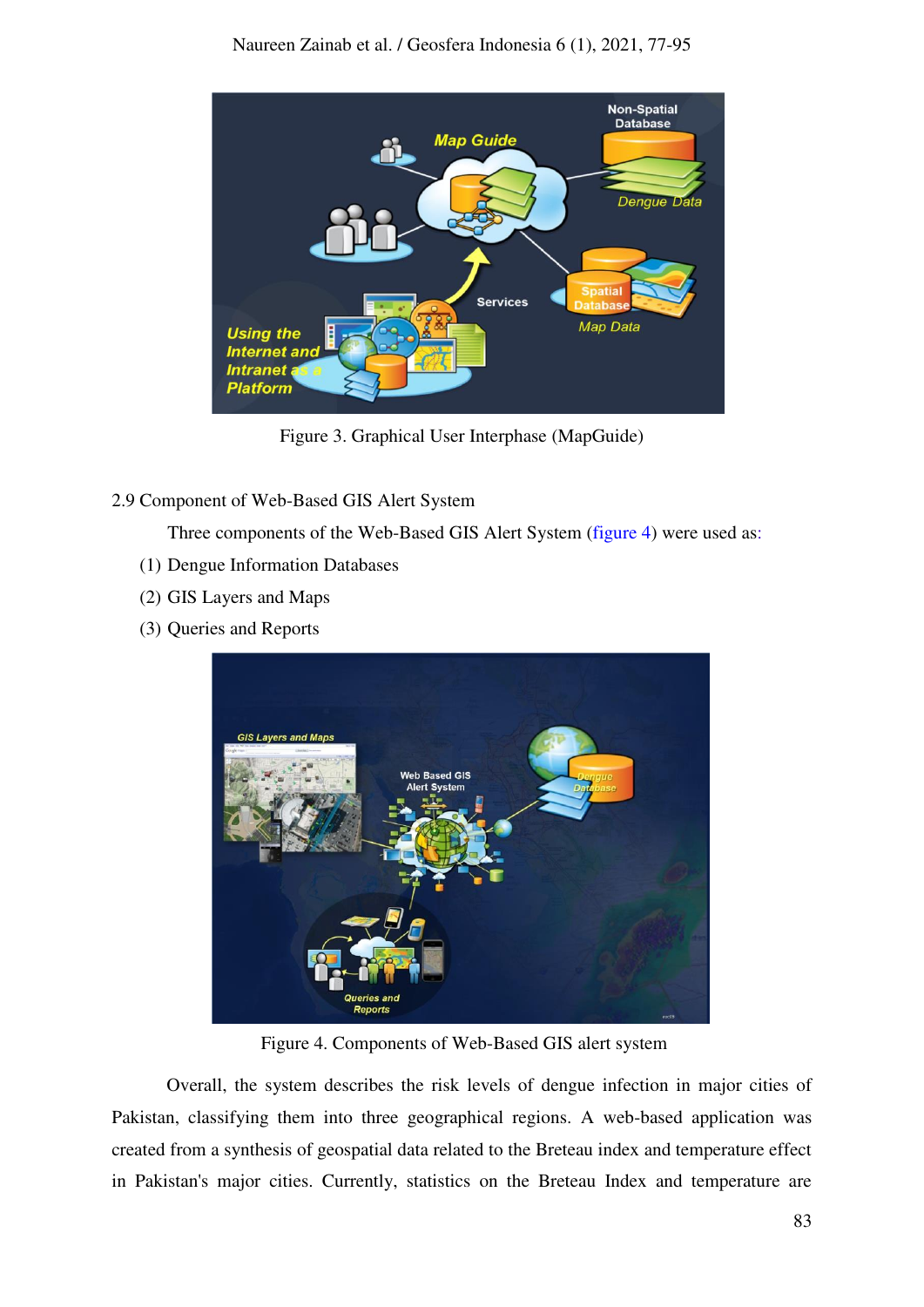displayed in a table format that is difficult for interpretation by general users. This project allows the visualization of the Breteau Index and temperature information in a spatial pattern and association with four risk levels, which enhances public awareness. Dengue Alert System describes the risk level of dengue infections from 2006 to 2013 in major cities of Pakistan. It can also predict the current risk level of dengue in any district of Pakistan. It can predict four different risk levels for the risk of dengue infections, i.e., highest, high, medium, and minimal.

#### **3. Results and Discussion**

3.1 Temporal Changes in Temperature and Breteaux Index

A good association between the two variables has been identified from the temporal change in temperature and the Breteau Scale [\(Bozdogan et al., 2021\)](#page-16-6). Higher Breteau Index focused primarily in the summer and autumn when higher temperatures prevailed. Results shown in [Figure 5a](#page-8-0) indicate the temporal changes in Breteau Index in September 2010 in selected study sites. The Breteau Index of Lahore and Islamabad represented by Green color was high. The Breteau Index of Karachi denoted by Blue color was medium. The Breteau Index of Chakwal and Haripur represented by Yellow color was minimal, and the Breteau Index of Attock represented by Gray showed no risk. Similarly, the temporal changes in temperature in major cities of Pakistan [Figure 5b](#page-8-0) indicate that Karachi had high temperature while the remaining cities showed low temperature.

The high temperature was represented by Dark Gray color, and Low temperature was represented by Light Gray. The effect of temperature on the weighted overlay product can be calculated when the temperature and the Breteaux index are overlaid. The temperature was not considered to be the main factor deciding the level of risk according to the given weighting, and when the Breteau Scale equals zero, the risk level was also zero, irrespective of the temperature increase. The cities with a high Breteau Index are at a higher risk level. Lahore and Islamabad's temperature was low compared to Karachi, but they had a high-risk level due to the high Breteau Index. Breteau Index of Attock was zero, so there was no risk; however, the Attock temperature was 28°C, similar to Chakwal 27.6°C.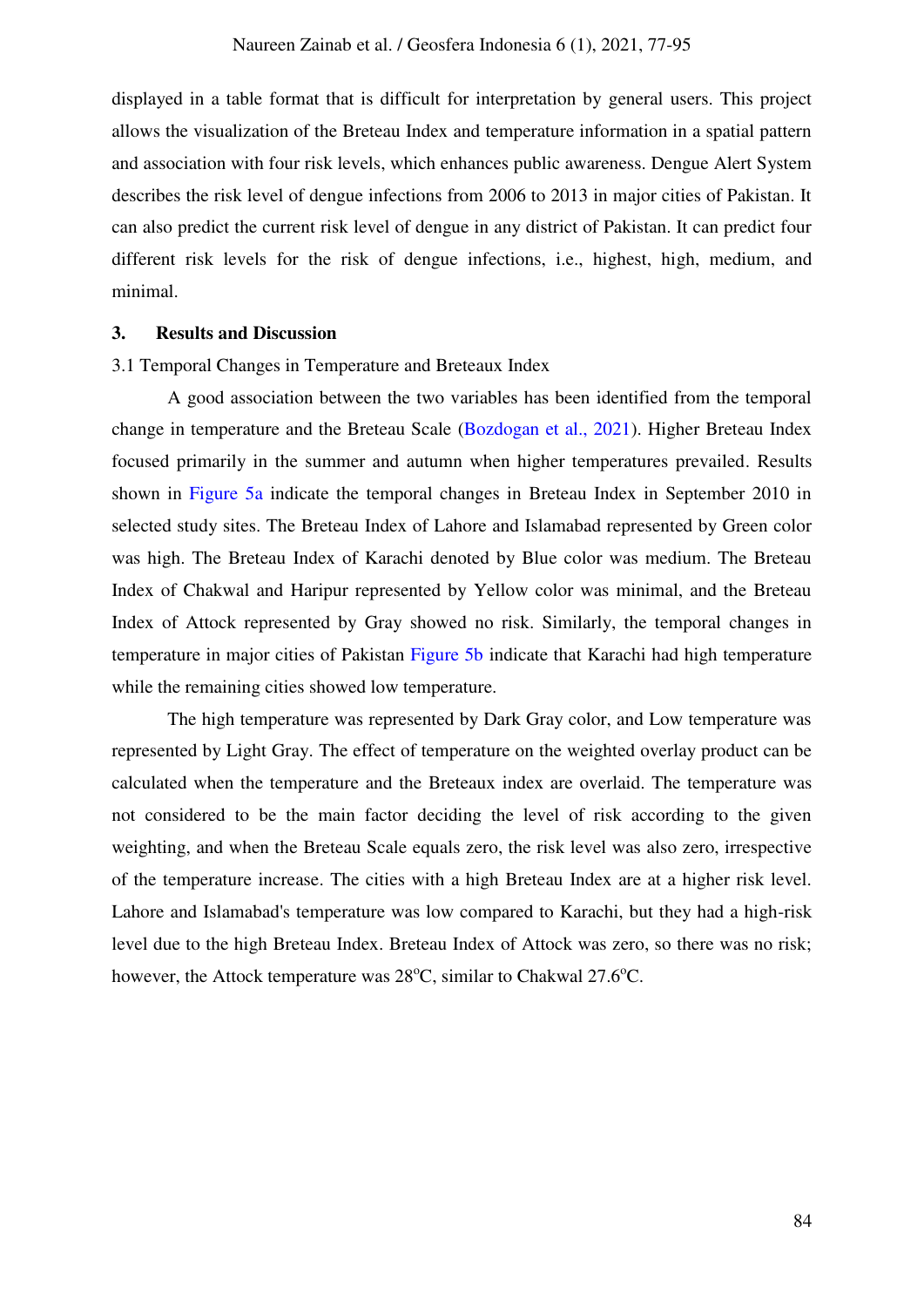

<span id="page-8-0"></span>Figure 5a. Breteau Index of September 2010 in major cities of Pakistan, Figure 4b. Temperature of September 2010 in major cities of Pakistan, Figure 4c. Breteau Index of September 2011 in major cities of Pakistan, Figure 4d. Temperature of September 2011 in major cities of Pakistan.

[Figure 5c](#page-8-0) and [Figure 5d](#page-8-0) show the Breteau Index and temperature of September 2011 in selected study sites. Attock and Haripur very high followed the Breteau Index of Karachi, Lahore, Islamabad, Rawalpindi, and Chakwal. The temperature of Karachi and Lahore was high as compared to other cities. [Figure 5d](#page-8-0) represents that Karachi and Lahore were at their highest risk and the temperature of these two cities was also high. Rawalpindi, Islamabad, and Chakwal were also at the highest risk, but they had a low temperature as compared to Karachi and Lahore. Attock had high risk, and the temperature was low. Haripur showed minimal risk and had a low temperature. Rawalpindi and Attock's temperature showed a similar trend but had different risk levels due to different Breteau Index.

Web-based generated map of the Risk Levels of Dengueshows that risk level was high in those cities which had high Breteau Index. Results indicate that Karachi and Lahore were at their highest risk, i.e., level 4. Islamabad and Chakwal were also at the highest risk,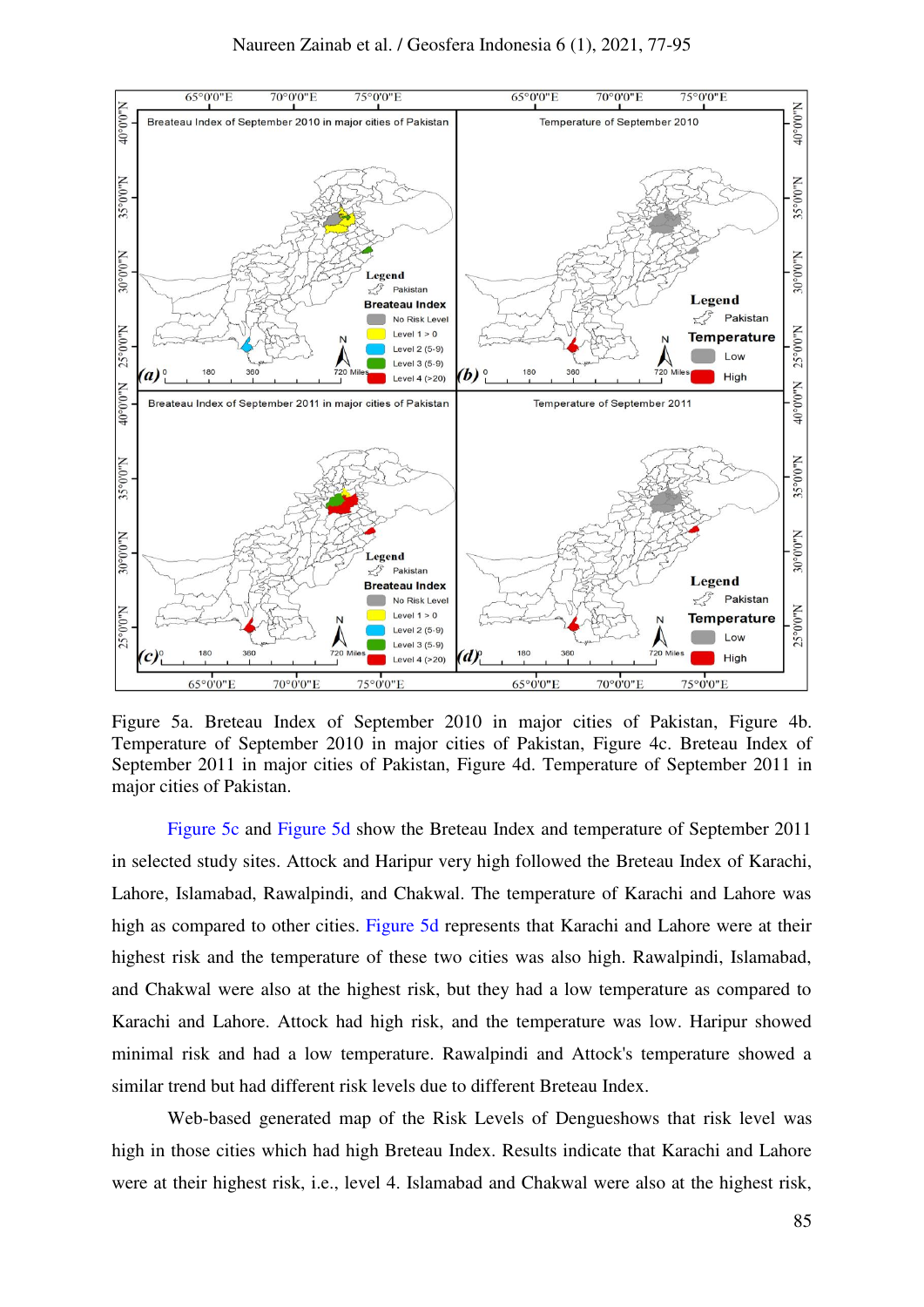i.e., level 4. Attock had high risk, i.e., level 3 followed by Haripur with minimal level 1. Hence, it is concluded that risk level was mainly associated with Breteau Index, if Breteau Index was high, then the risk level was also high, so this is the main reason for which the highest weightage is assigned to the Breteau Index [\(Gungor et al., 2020\)](#page-17-9). Temperature also plays a significant role because the risk level was high in mostly the summer months, which had a high temperature. If the temperature was high, mosquito's growth rates were also high because high temperature helps in breeding *Aedes aegypti* and *Aedes albopictus* mosquitoes.

3.2 Peaks of Dengue Based on the Analysis of Risk Levels from 2006- 2013 in Major Cities of Pakistan

Results from the analysis of dengue risk levels from 2006 to 2013 in major cities of Pakistan indicated that the high risk of dengue from 2006 to 2013 was mostly observed in the month of September, October, and November [\(Table 4\)](#page-10-0). The dengue-related deaths were reported between the months from September to November. Dengue case-load registered during these months, and the reports declined rapidly during and after December. The high Breteau Index showed a major direct relationship to the high potential transmission of dengue outbreaks in the study sites. Two peaks of dengue were shown in the form of risk levels. The formation of a more significant peak of dengue resulted from monsoon rains in which water was filled at the low-lying places. Smaller peaks of dengue were formed in the dry season due to domestic storage of water. It was seen that transmission of dengue during the monsoon and after monsoon was maximum than that of the dry season. Finally, it was concluded that monsoon is the best suitable season for the reproduction, fecundity, survival, growth, and development of dengue.

Dengue fever is estimated to affect 50 to 100 million people with 1/2 million lifethreatening infections globally in a year as of 2010. It has risen 30-fold significantly in frequency between 1960 and 2010. In Pakistan in the year 2010, there were more than 7000 positive confirmed cases of dengue.With rising epidemics, dengue fever has become a significant disease in Pakistan. Given Pakistan's government's efforts, especially in Punjab, the high treatment cost has hindered Pakistan's ability to control epidemics. Dengue-fever mortality in Pakistan in the summer of 2011 was over 300 people, and epidemic incidence was over 14,000 infections. The outbreaks mainly occurred in the region of Lahore, Punjab, Pakistan.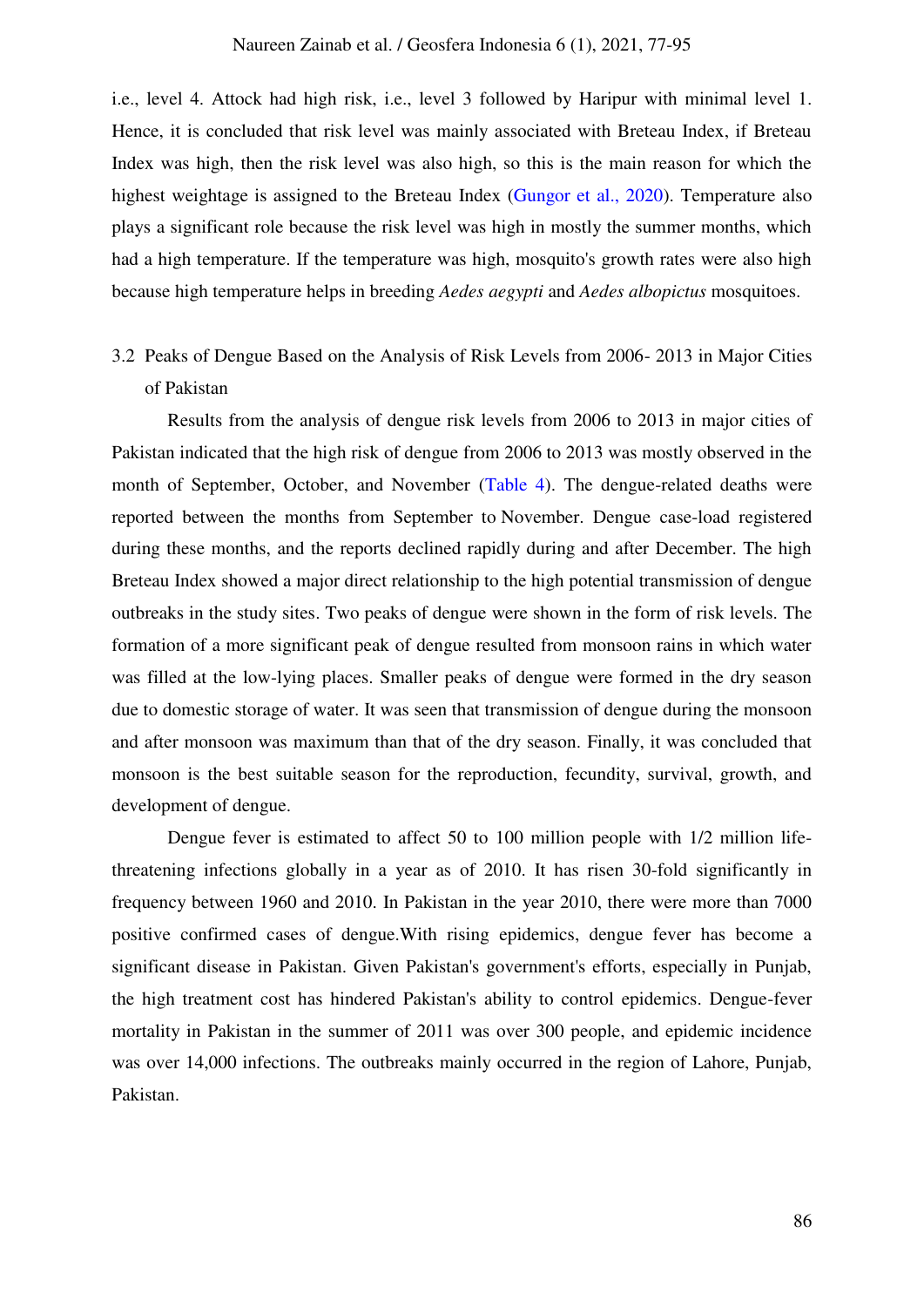<span id="page-10-0"></span>Table 4. Results from the analysis of dengue risk levels from 2006 to 2013 in major cities of Pakistan

| <b>City</b>   | <b>Dengue Risk</b>          | 2006                     | 2007              | 2008                     | 2009                     | 2010                                   | 2011                     | 2012                    | 2013                     |
|---------------|-----------------------------|--------------------------|-------------------|--------------------------|--------------------------|----------------------------------------|--------------------------|-------------------------|--------------------------|
| Karachi       | <b>Duration</b>             | Jan<br>Apr<br>Jul<br>Aug |                   | Jan,<br>Sep<br>to<br>Dec | Aug<br>to<br>Dec         | Jan<br>Apr<br>Aug<br>${\rm to}$<br>Dec | Jan<br>Apr<br>to<br>Dec  | Jan<br>to<br>Dec        | All<br>over<br>the year  |
|               | <b>Minimum</b>              | Jan<br>Apr<br>Jul<br>Aug | Jul<br>Dec        | Jan                      | Jan<br>Aug<br>Sep<br>Dec | Jan<br>Apr<br>Aug<br>Dec               | Jan<br>Apr<br>to<br>Jul  | Jan<br>to<br>Sep        | Jan<br>to<br>Aug<br>Dec  |
|               | <b>Moderate</b>             | Sep                      | Sep               | Sep<br>Dec               |                          | Sep                                    | Aug<br>Nov<br>Dec        | Dec                     | Sep                      |
|               | <b>Highest</b>              | Oct<br>Nov               | Oct<br>Nov        | Oct<br><b>Nov</b>        | Oct<br>Nov               | Oct<br>Nov                             | Sep<br>Oct               | Oct<br>Nov              | Oct<br>Nov               |
|               |                             |                          |                   |                          |                          |                                        |                          |                         |                          |
| Lahore        | <b>Duration</b>             |                          |                   | Jan<br>Aug<br>to<br>Dec  | Sep<br>Dec               | Jul<br>Dec                             | Apr<br>Dec               | Apr<br>Aug<br>to<br>Dec | Mar<br>to<br>Dec         |
|               | <b>Minimum</b>              | Jul<br>Aug<br>Sep<br>Dec | Dec               | Jan,<br>Aug<br>Dec       | Dec                      | Jul<br>Aug<br>Dec                      | Apr<br>Jul               | Apr<br>Aug<br>Dec       | Mar<br>to<br>July<br>Sep |
|               | <b>Moderate</b>             | Oct                      | Sep<br>Oct        | Sep                      | Sep<br>Oct               | Sep                                    | Aug<br>Nov<br>Dec        | Sep                     | Aug<br>Dec               |
|               | <b>Highest</b>              | Nov                      | <b>Nov</b>        | Oct<br>Nov               | Nov                      | Oct<br>Nov                             | Sep<br>Oct               | Oct<br><b>Nov</b>       | Oct<br><b>Nov</b>        |
|               |                             |                          |                   |                          |                          |                                        |                          |                         |                          |
| <b>Attock</b> | <b>Duration</b>             |                          |                   | Oct<br>to<br>Dec         | Oct<br>to<br>Dec         | Oct<br>Nov                             | July<br>Sep<br>to<br>Dec |                         |                          |
|               | <b>Minimum</b>              | Sep                      | Sep               | Dec                      | Dec                      |                                        | Jul<br>Dec               |                         | Nov                      |
|               | Moderate                    | Oct<br>Nov               | Oct<br><b>Nov</b> | Oct                      | Oct                      | Oct                                    | Sep<br>Nov               |                         |                          |
|               | <b>Highest</b><br>Continued |                          |                   | <b>Nov</b>               | Nov                      | Nov                                    | Oct                      |                         |                          |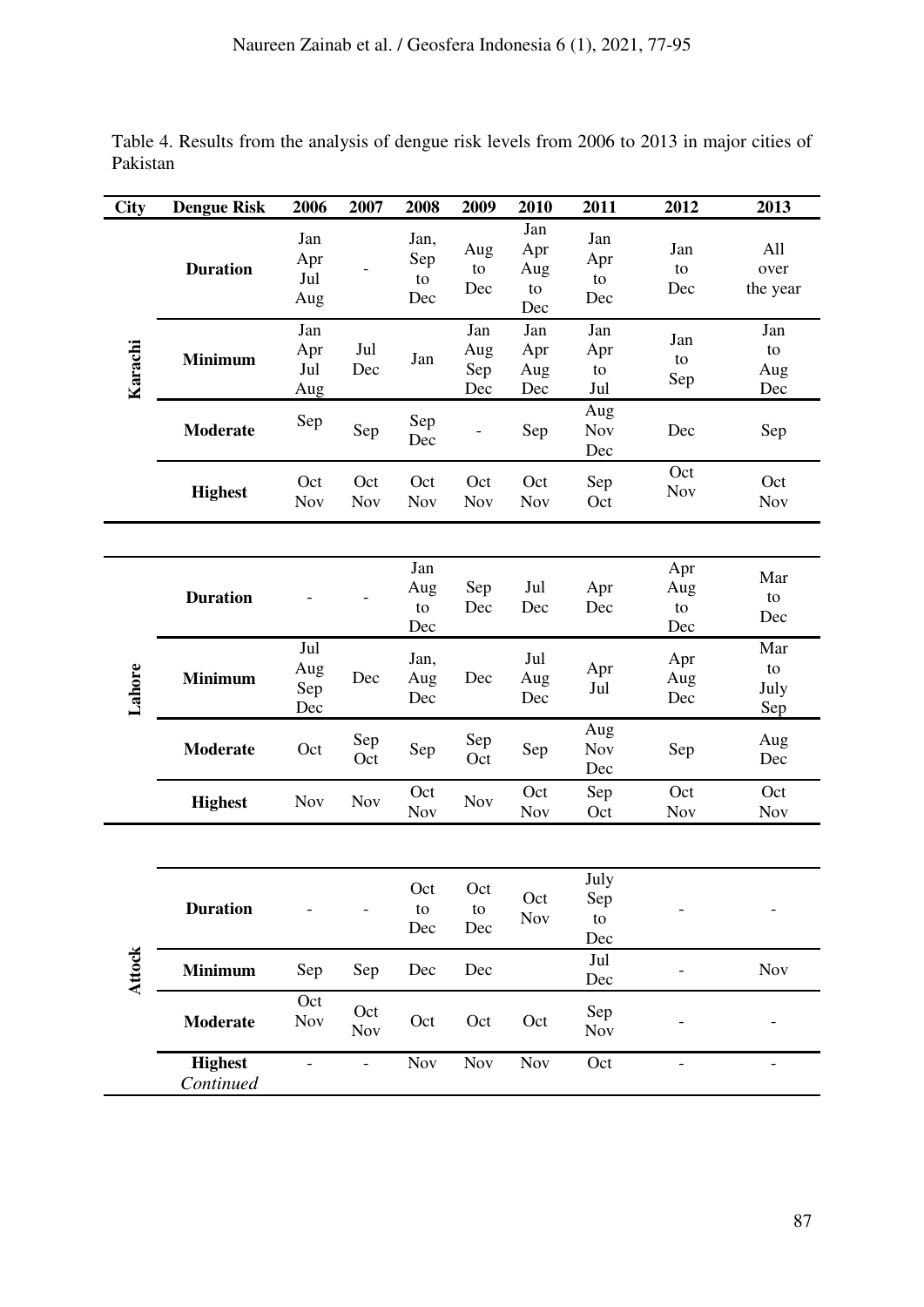# Naureen Zainab et al. / Geosfera Indonesia 6 (1), 2021, 77-95

| <b>City</b>  | <b>Dengue Risk</b> | 2006                     | 2007                     | 2008                     | 2009                     | 2010                            | 2011                     | 2012                     | $\overline{2013}$        |
|--------------|--------------------|--------------------------|--------------------------|--------------------------|--------------------------|---------------------------------|--------------------------|--------------------------|--------------------------|
| Rawalpindi   | <b>Duration</b>    |                          |                          | Sep<br>To<br>Dec         | Sep<br>${\rm to}$<br>Dec | Sep<br>Dec                      | Jun<br>to<br>Dec         |                          | Jun<br>to<br>Dec         |
|              | <b>Minimum</b>     | Jul<br>Aug               | Aug                      | Dec                      | Dec                      | Sep<br>Dec                      | Jun<br>Jul<br>Aug        |                          | Jul<br>Aug<br>Dec        |
|              | <b>Moderate</b>    | Oct                      | Sep<br>Oct               | ${\rm Sep}$              | Sep<br>Oct               |                                 | Nov<br>Dec               |                          | Sep                      |
|              | <b>Highest</b>     | <b>Nov</b>               | Nov                      | Oct<br><b>Nov</b>        | Nov                      | Oct<br>Nov                      | Sep<br>Oct               |                          | Oct<br>Nov               |
|              |                    |                          |                          |                          |                          |                                 |                          |                          |                          |
|              | <b>Duration</b>    | Aug<br>${\rm to}$<br>Dec |                          | Sep<br>to<br>Dec         | Sep<br>${\rm to}$<br>Nov | Sep<br>to<br>Dec                | Jun<br>to<br>Dec         |                          | Aug<br>to<br>Dec         |
| Islamabad    | <b>Minimum</b>     |                          |                          | Dec                      | Sep                      | Dec                             | Jun<br>Jul<br>Aug<br>Dec | Aug<br>${\rm to}$<br>Nov | Aug<br>Sep<br>Dec        |
|              | <b>Moderate</b>    | Sep<br>Oct               | Oct                      | Sep                      |                          | Sep<br>Oct                      | Nov                      |                          | Oct                      |
|              | <b>Highest</b>     | Nov                      | Nov                      | Oct<br>Nov               | Oct<br>Nov               | Nov                             | Sep<br>Oct               |                          | Nov                      |
|              |                    |                          |                          |                          |                          |                                 |                          |                          |                          |
|              | <b>Duration</b>    | Sep<br>to<br>Nov         |                          | Oct<br>Nov               | Sep<br>to<br>Nov         | Apr<br>Jul<br>${\rm to}$<br>Dec |                          |                          |                          |
| ipur<br>Hari | <b>Minimum</b>     | Dec                      | Dec                      | Dec                      | Sep                      | Apr<br>Jul<br>Aug<br>Sep<br>Dec | $\mbox{\rm Sep}$<br>Oct  | Sep<br>Oct<br>Nov        | -                        |
|              | <b>Moderate</b>    | Oct                      | Sep                      | Oct                      | $\frac{1}{2}$            | Oct                             | $\blacksquare$           | $\overline{\phantom{0}}$ | $\overline{\phantom{a}}$ |
|              | <b>Highest</b>     | <b>Nov</b>               | Oct,<br><b>Nov</b>       | $\operatorname{Nov}$     | Oct<br><b>Nov</b>        | Nov                             |                          |                          |                          |
|              |                    |                          |                          |                          |                          |                                 |                          |                          |                          |
|              | <b>Duration</b>    |                          |                          | $\rm No$<br>Case         | Jan<br>Nov               | Sep<br>to<br>Nov                | Sep<br>to<br>Nov         |                          |                          |
| Chakwal      | Minimum            | Oct,<br><b>Nov</b>       | Sep                      |                          |                          | Sep<br><b>Nov</b>               |                          |                          |                          |
|              | <b>Moderate</b>    |                          | Oct,<br><b>Nov</b>       |                          | Jan                      | Oct                             | Oct<br>Nov               |                          |                          |
|              | <b>Highest</b>     | Nov                      | $\overline{\phantom{0}}$ | $\overline{\phantom{0}}$ | Nov                      | $\overline{\phantom{a}}$        | Sep                      |                          |                          |

**Note** : - = No case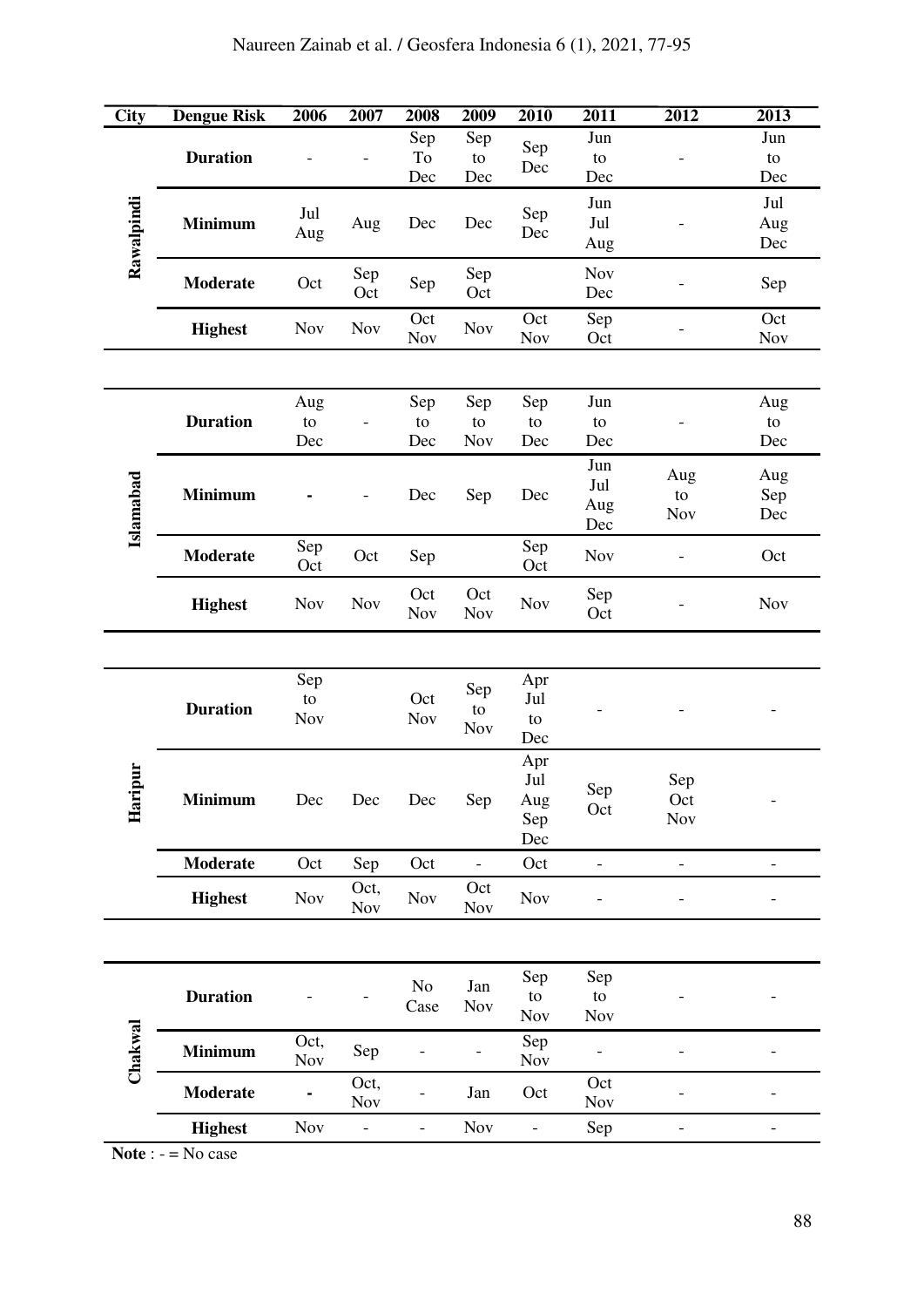#### 3.3 Application - Web-Based GIS Alert System

For Web-Based GIS Alert System application, a user can select URL localhost/dengue. The Dengue Support System will display. For login purposes, the user can click on the Login option. Before getting detailed information, the customer will be asked to enter the ID and password. If the user identification and password are wrongly entered, an error message will pop up, "Your attempt to login is not successful. Please try again," and the user will be asked to register until the correct information is typed in. This system would help to protect data security under study. The existing database had included eight years' data. The application was developed monthly, so a first select year and then the month, and then click/check the risk levels. Database contents and collections could be expanded in the future. After selecting the month and the year, the selected year's risk level will be displayed. Users can also zoom the areas concerned by clicking on the option Zoom Rectangle. This feature provides the consumer a general understanding of the environment impacted and theoretically affected.

One of the most important functions of this system was to find the current risk level of any district based upon the Breteau Index and temperature. By entering the Breteau Index and temperature, the system can find the current risk level of dengue of any Pakistan district by selecting the district in the drop-down list. Results shows that the user selected district Faisalabad entered Breteau Index 7.53 and temperature 21.4 and then clicked on Select, the risk level of Faisalabad was displayed. The blue color represents that it was at level 2.

The Dengue Alert System was capable of generating the reports of Risk levels of each month. The reports of the Risk level of dengue in September 2011 along with "Actions to be taken" at each level. The system was also capable of generating the Graphical representation of the Risk Level of each month [\(figure 6\)](#page-12-0).



<span id="page-12-0"></span>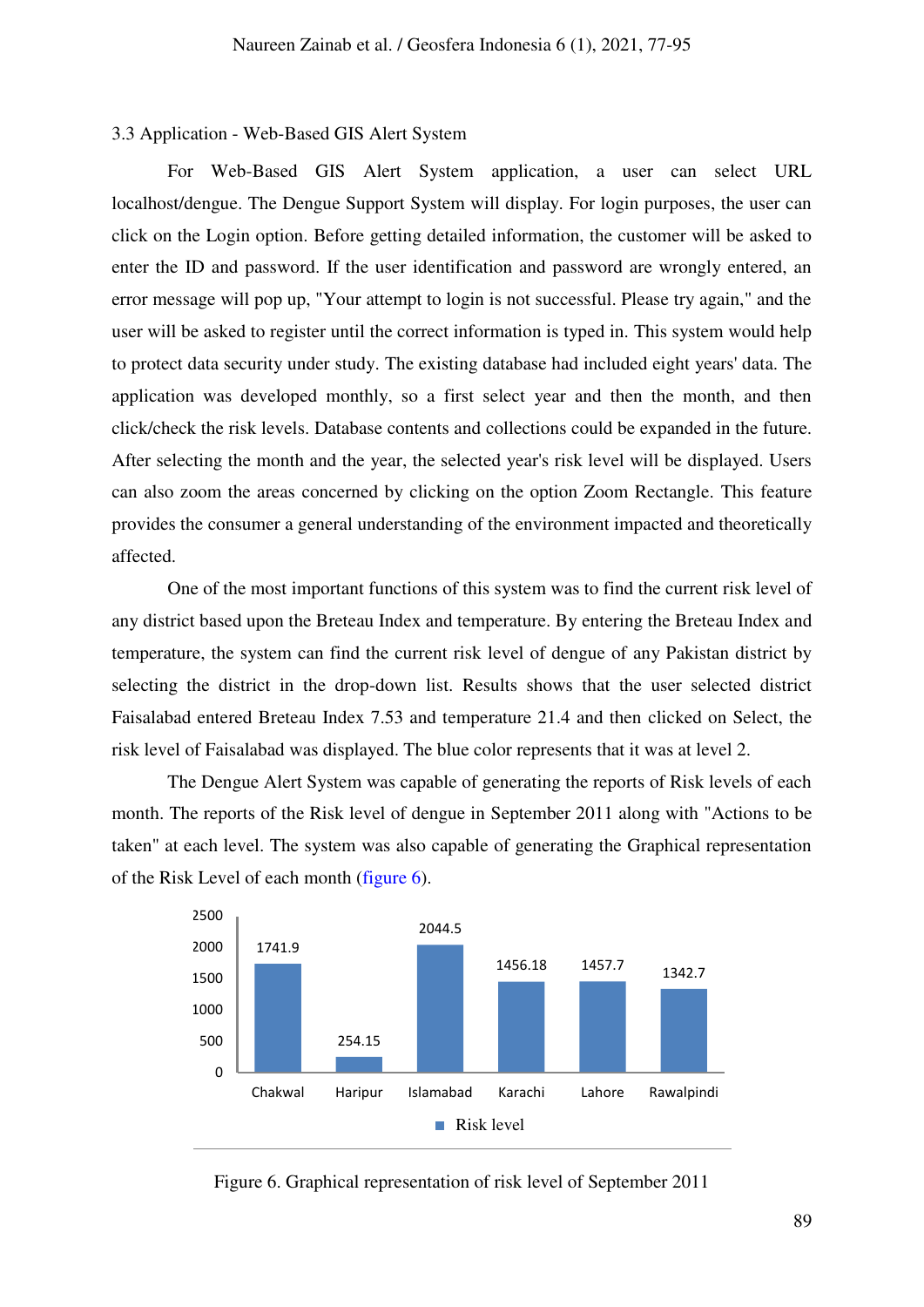#### Naureen Zainab et al. / Geosfera Indonesia 6 (1), 2021, 77-95

It has been seen from the data and observed that high dengue indicators are in August, September, October, and November, i.e., after July, which have a high temperature in Pakistan. If the Breteau Scale is 0, the risk level will also be zero, regardless of how high the temperature is. It is concluded that risk level is mainly associated with breteau index, if breteau index is high, then risk level is also high, so this is the main reason due to which highest weightage is assigned to breteau index, but temperature also plays a significant role because risk level is high in mostly the months which have a high temperature. If the temperature is high, mosquito growth chances are also high because high temperature helps in the breeding of Aedine mosquitoes**.** There is no chance even if the temperature is very high without the existence of Aedine mosquitoes. For instance, if the temperature is similar for two cities, they have very different risk levels.

The device may be combined with other potential factors. Human population growth is a significant dengue consideration because the desert region containing many mosquitoes is not dangerous. If the weather around the house is suitable for dengue, then dengue infections will be high. The moisture and containers may be important influences. Eventually, mosquito species often play a part. The system is not without limitations. It is a web-based application, and for this application, internet connectivity must require. If the internet speed is slow, this application will not work properly because it requires high bandwidth.

According to dengue outbreaks, the likelihood of dengue is caused by many variables in real life including the virus and the climate. The application of temperature and breteau index offers one element of risk assessment, concentrating on exposure impact calculation alone. Certain considerations might be applied to the system's robustness.

Similar results/an online alert system (GIS) were developed. The interrelationship between various indices and temperature was measured by [Wong et al., \(2007\),](#page-18-4) who observed that the inference forms the rationale for the generation of weighted overlays to define risk levels. Weighting can be adjusted to set the sensitivity of the alert system. They concluded that the alert system offers one objective means to defining the risk of dengue in a society, which would not be affected by the incidence of the infection itself

Similarly, [Shen et al. \(2015\)](#page-17-10) conducted a study to explore the associations between the monthly number of dengue fever (DF) cases and possible risk factors in Guangzhou, a subtropical city of China. In their study, a total of 39,697 DF cases were detected in Guangzhou. Dengue fever incidence showed an obvious seasonal pattern, with most cases occurring from June to November. They observed that the current month's Breteau Index, average temperature, previous month's minimum temperature, and Tave were positively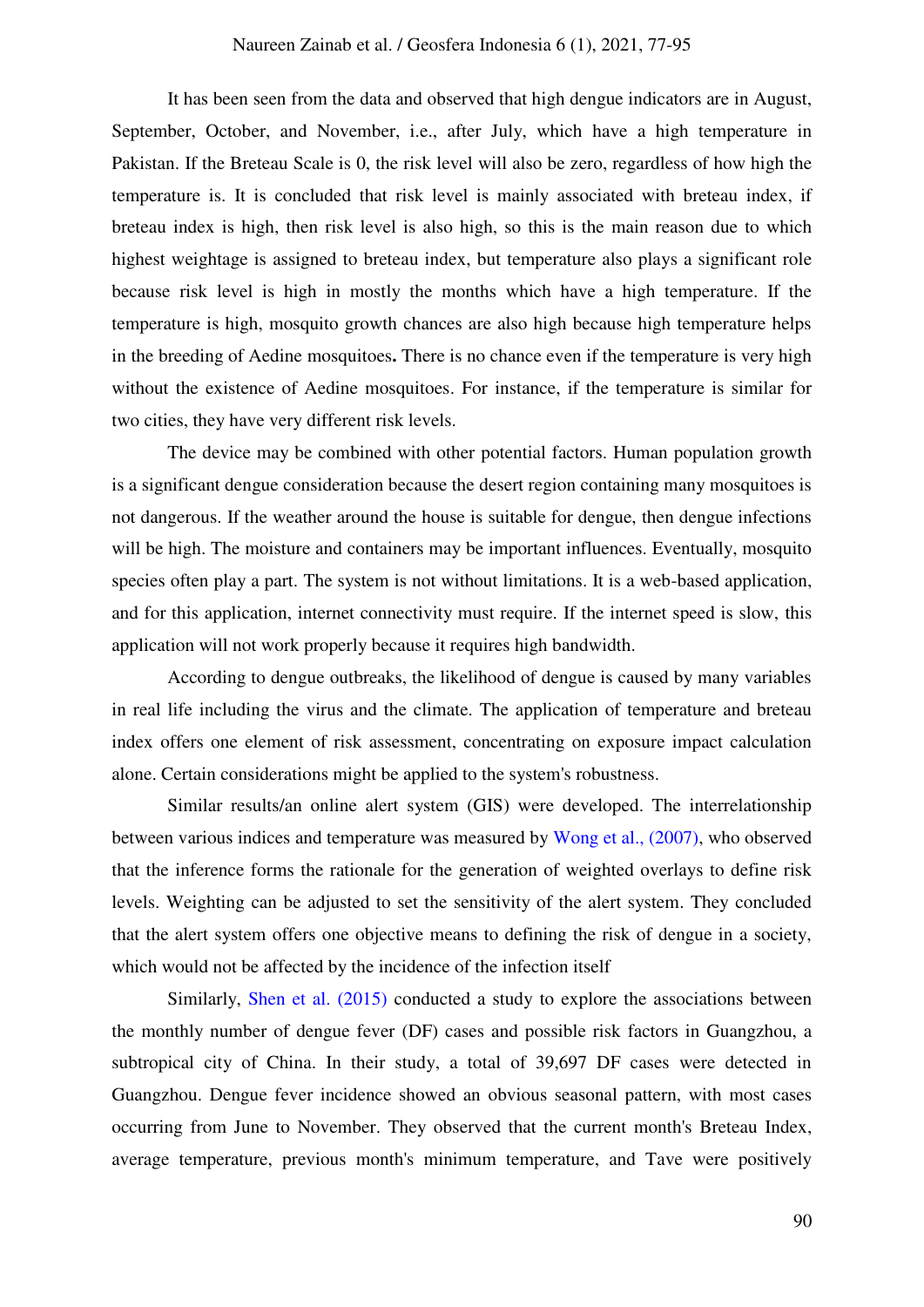associated with Dengue fever incidence. They also concluded that the mosquito density, Tave, and Tmin play a critical role in dengue fever transmission in Guangzhou.

In another study, [Liyanage et al., \(2019\)](#page-17-11) used an interrupted time-series design with a non-linear extension, and evaluated the impact of vector control interventions from June 22, 2014, to Dec 29, 2016, in Panadura, a high-risk MOH division in Western Province, Sri Lanka. They used dengue notification and larval survey data to estimate the reduction in Breteau index and dengue incidence before and after the intervention using two separate models, adjusting for time-varying confounding variables (i.e., rainfall, temperature, and the Oceanic Niño Index). They found that Breteau index is an essential index for controlling and measuring the extent of vector control in dengue transmission.

[Bajwala et al \(2020\)](#page-16-7) conducted a study using mean temperature (°C), relative humidity (%), and precipitation (rainfall in mm) as climatic parameters affecting vector ecology. They recorded the peak number of cases was recorded in the post-monsoon period. They proposed that presence of some serologically positive cases even during dry months in this study could probably be reflective of the year-round activity of the dengue vector.

Moreover, some advanced techniques, i.e., artificial intelligence-based mathematical model and fuzzy logic, could be a suitable option to implement control measures in dengueprone areas. [Adak & Jana \(2021\)](#page-16-8) developed an artificial intelligence-based mathematical model taking the three stegomyia indices, namely house index, Breteau index, and container index.

The project's concept was to build a Web-Based GIS Alert System for dengue data management and analysis, centralizing information and making it accessible to all relevant stakeholders before, during & after a crisis situation. The system aims to ensure timely availability of information on health care services and project data, mapped accurately and with geographic features displayed, designed an alert system for users to visualize the spatial distribution of the risk of exposure to Aedine mosquito in the local setting. The system complements information on the incidence of infection and is a more objective way of defining risk levels. Overall, the system describes the risk levels of dengue infection in major cities of Pakistan, classifying them into three geographical regions, and can predict all Districts of Pakistan's risk levels. A web-based application was created from a synthesis of geospatial data related to Breteau index and temperature effect in Pakistan's major cities.

Future alignment of this program with practices of prevention and control of dengue fever will be important. This pilot project may be associated with the various government departments involved. Similar systems could be built and adapted to estimate exposure to other diseases, such as bird flu, for which environmental factors are critical for propagation.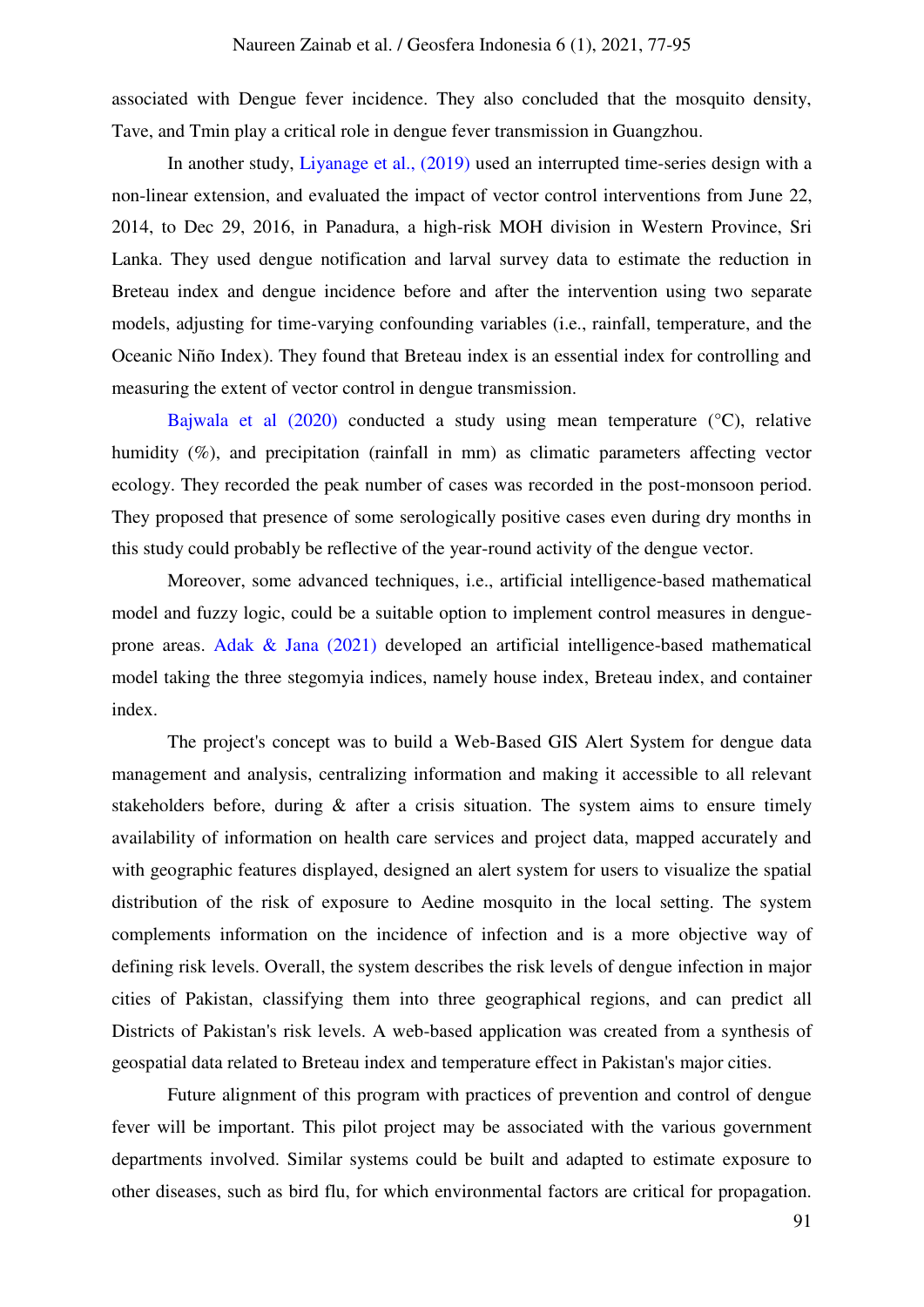The program could become a tool for local, regional, and even national health authorities and other stakeholders in the long run.

#### **4. Conclusion**

The user interface of the dengue alert system was developed based upon MapGuide. The inter-relationship between Breteau Index and the temperature was developed using a web-based GIS application. Four different patterns mapping were developed for the risk of dengue, i.e., highest, high, medium, and minimal. Maps were created using pre-set criteria, and the map was shown as an image by the web browser.A high risk of dengue was found in August, September, October, and November, i.e., after July, in which had high temperature was noted. Risk level was found mainly associated with Breteau Index; if Breteau Index was high, then risk level was also high. When the Breteau Index equals zero, the risk level was zero, irrespective of the temperature rise. Temperature also played a significant role because the risk level was high, mainly in the months with high temperatures. There was no risk without Aedine mosquitoes' presence even if the temperature was very high. For instance, if the temperature was similar for two cities, they depicted very different risk levels. This study's significance is introducing a new method for expressing the alert system on a spatial scale**.** The web-based Alert system should no longer be expressed in statistical and textual formats, but that spatial graphics could be incorporated. In addition, the weighted overlay allows the users to weigh the contribution of factors affecting the exposure risk to dengue.

## **Conflict of Interest**

The authors declare that there is no conflict of interest.

#### **Acknowledgments**

Authors gratefully acknowledge the support received from Dr. Mukhtar Senior Scientific Officer (Entomology), Ex. Head of Department of Zoonotic and Vector-Borne Diseases and thanks to Dr Jan Muhammad Director Pakistan Meteorological Department for monthly mean temperature data. We are thankful to Dr. M. Farrukh Sultan, DPC, EDOH, Lahore. The authors would also like to express their appreciation to Rana Naveed Mustafa (NARC), Naveed Yaqoob, Department of Mathematics, QAU Islamabad and Azmat Ali Sr. Project Manager ERP (IT/MIS) at Agribusiness Support Fund for their kind cooperation. This research was supported by the National Natural Science Foundation of China (No. 41871345).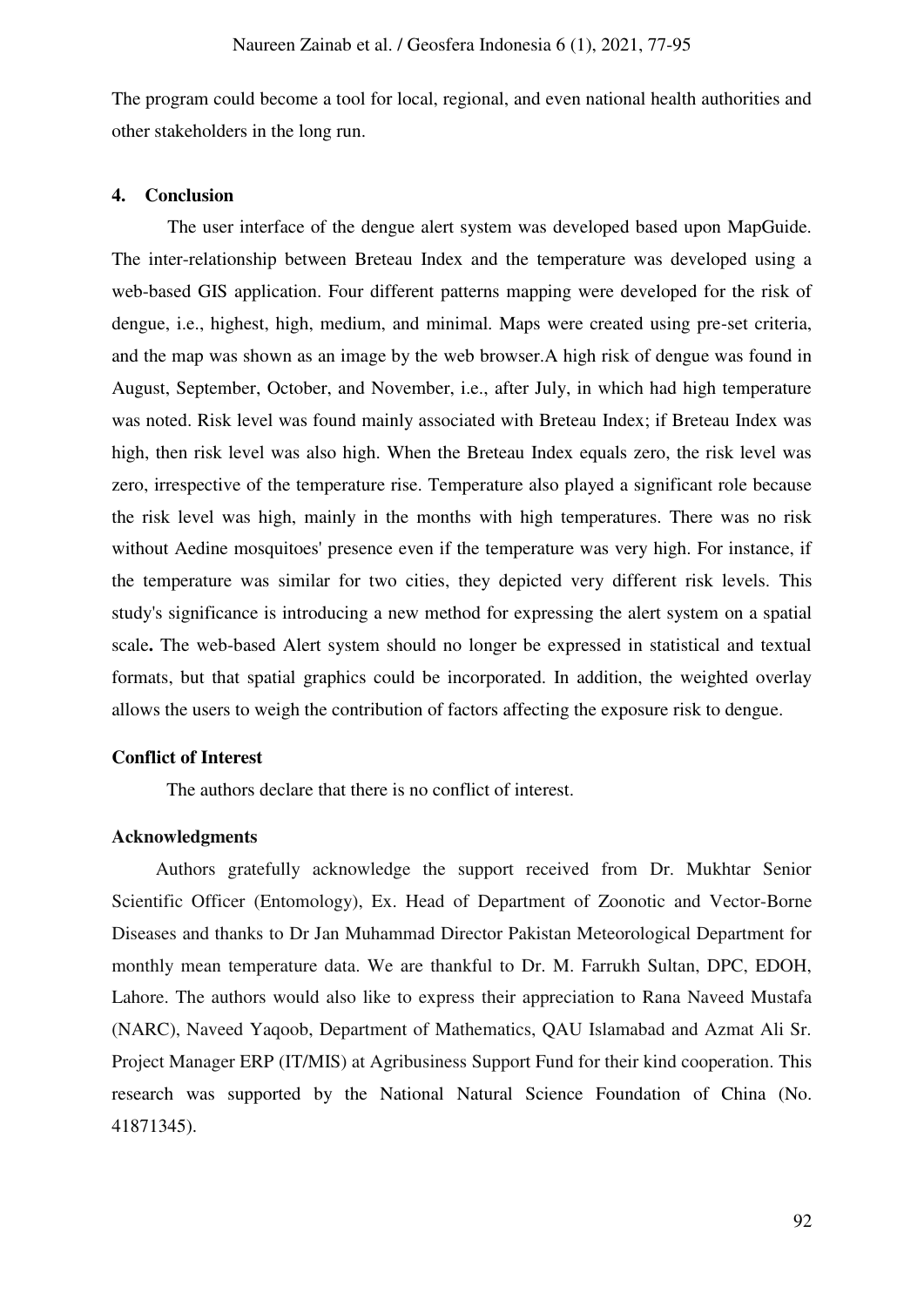#### **References**

- <span id="page-16-4"></span>Abbas, F. (2013). Analysis of a historical (1981-2010) temperature record of the Punjab Province of Pakistan. *Earth Interactions*, *17*(15), 1–23. https://doi.org/10.1175/2013EI000528.1.
- <span id="page-16-8"></span>Adak, S., & Jana, S. (2021). A study on stegomyia indices in dengue control: a fuzzy approach. *Soft Computing - A Fusion of Foundations, Methodologies and Applications*, *25*(1), 699–709. https://doi.org/10.1007/s00500-020-05179-x.
- <span id="page-16-1"></span>Asif, M., Tripathi, N. K., & Ahmed, S. (2013). Towards Near Real Time Public Health Surveillance (A Decision Support System for Public Health Surveillance). *[International Journal of Computer Applications](https://www.ijcaonline.org/archives/volume61/number21/10216-5083)*, *61*(21), 45–50.
- <span id="page-16-2"></span>Attaway, D. F., Jacobsen, K. H., Falconer, A., Manca, G., & Waters, N. M. (2016). Risk analysis for dengue suitability in Africa using the ArcGIS predictive analysis tools (PA tools). Acta tropica, 158, 248-257. https://doi.org/10.1016/j.actatropica.2016.02.018.
- <span id="page-16-7"></span>Bajwala, V. R., John, D., Rajasekar, D., Eapen, A., & Murhekar, M. V. (2020). Burden of Dengue with Related Entomological and Climatic Characteristics in Surat City, Gujarat, India, 2011–2016: An Analysis of Surveillance Data. *The American journal of tropical medicine and hygiene*, 103(1), 142-148. https://doi.org/10.4269/ajtmh.19-0967.
- <span id="page-16-3"></span>Bowman, L. R., Runge-Ranzinger, S., & McCall, P. J. (2014). Assessing the Relationship between Vector Indices and Dengue Transmission: A Systematic Review of the Evidence. *PLoS Neglected Tropical Diseases*, *8*(5). https://doi.org/10.1371/journal.pntd.0002848.
- <span id="page-16-6"></span>Bozdogan Sert, E., Kaya, E., Adiguzel, F., Cetin, M., Gungor, S., Zeren Cetin, I., & Dinc, Y. (2021). Effect of the surface temperature of surface materials on thermal comfort: a case study of Iskenderun (Hatay, Turkey). *Theoretical and Applied Climatology*, 1–11. https://doi.org/10.1007/s00704-021-03524-0.
- Cetin, M. (2019). The effect of urban planning on urban formations determining bioclimatic comfort area's effect using satellitia imagines on air quality: a case study of Bursa city. *Air Quality, Atmosphere & Health*, 12(10), 1237-1249. https://doi.org/10.1007/s11869-019-00742-4.
- Cetin, M., Adiguzel, F., Gungor, S., Kaya, E., & Sancar, M. C. (2019). Evaluation of thermal climatic region areas in terms of building density in urban management and planning for Burdur, Turkey. *Air Quality, Atmosphere & Health*, 12(9), 1103-1112. https://doi.org/10.1007/s11869-019-00727-3.
- <span id="page-16-5"></span>Cetin, M. (2015). Using GIS analysis to assess urban green space in terms of accessibility: case study in Kutahya. *International Journal of Sustainable Development & World Ecology*, 22(5), 420-424. https://doi.org/10.1080/13504509.2015.1061066.
- <span id="page-16-0"></span>Chang, A. Y., Parrales, M. E., Jimenez, J., Sobieszczyk, M. E., Hammer, S. M., Copenhaver, D. J., & Kulkarni, R. P. (2009). Combining google earth and GIS mapping technologies in a dengue surveillance system for developing countries. *International Journal of*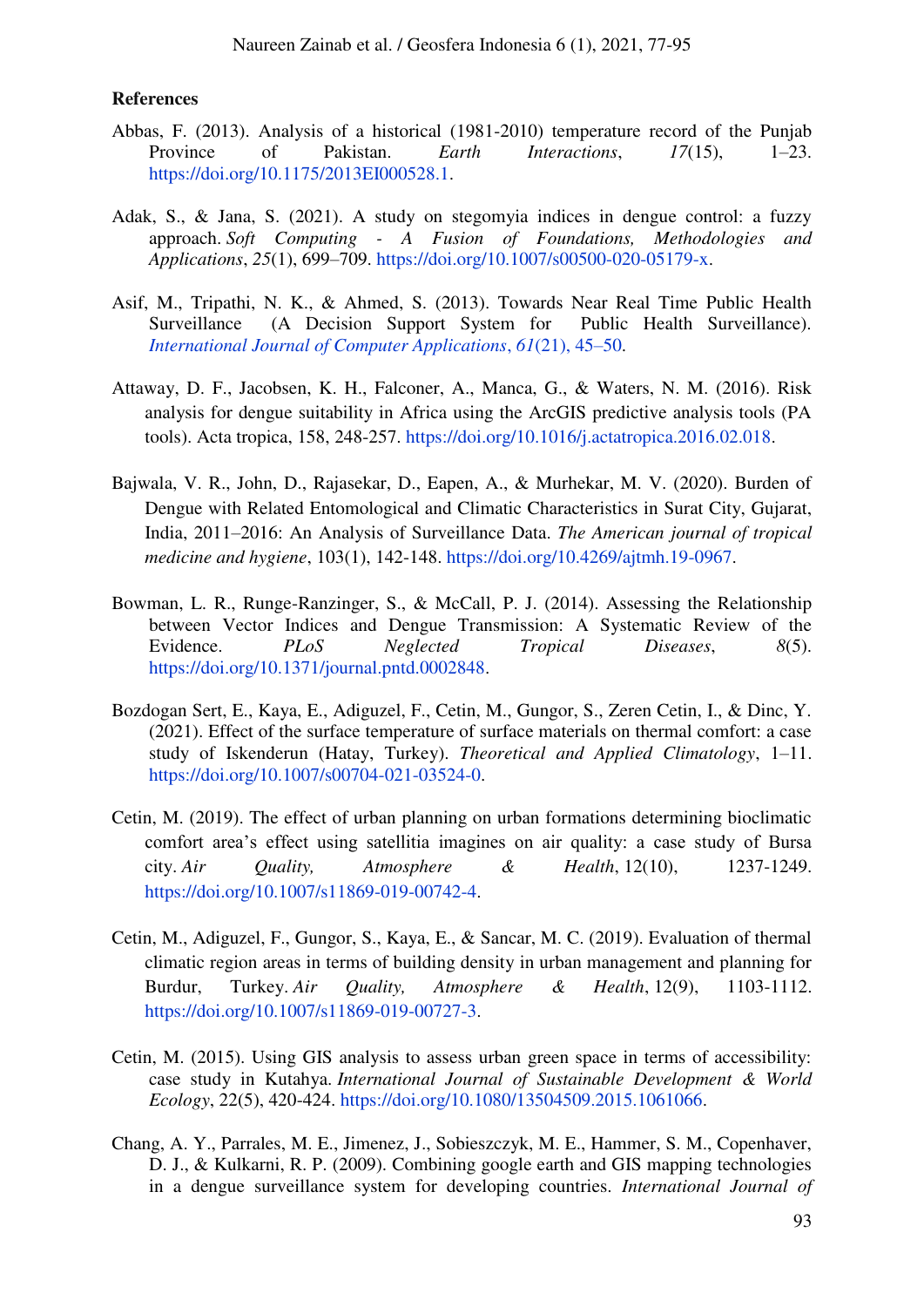*Health Geographics*, *8*(1), 1–11. https://doi.org/10.1186/1476-072X-8-49.

- <span id="page-17-0"></span>Gubler, D. J. (2006). Dengue/dengue haemorrhagic fever: history and current status. In *Novartis foundation symposium* [\(Vol. 277, p. 3\). Chichester; New York; John Wiley.](https://onlinelibrary.wiley.com/doi/book/10.1002/0470058005#page=13)
- <span id="page-17-7"></span>Gubler, D. J., Ooi, E. E., Vasudevan, S., & Farrar, J. (2014). *[Dengue and dengue](https://books.google.co.id/books?hl=id&lr=&id=Tl_YBAAAQBAJ&oi=fnd&pg=PR5&dq=gubler+dengue+2014&ots=CTlAVgEMxI&sig=PoApGUM45GPXtfHkXsJe09KnNJE&redir_esc=y#v=onepage&q=gubler%20dengue%202014&f=false)  hemorrhagic fever*[. Oxfordshire : CABI.](https://books.google.co.id/books?hl=id&lr=&id=Tl_YBAAAQBAJ&oi=fnd&pg=PR5&dq=gubler+dengue+2014&ots=CTlAVgEMxI&sig=PoApGUM45GPXtfHkXsJe09KnNJE&redir_esc=y#v=onepage&q=gubler%20dengue%202014&f=false)
- <span id="page-17-9"></span>Gungor, S., Cetin, M., & Adiguzel, F. (2020). Calculation of comfortable thermal conditions for Mersin urban city planning in Turkey. *Air Quality, Atmosphere and Health*, 1–8. https://doi.org/10.1007/s11869-020-00955-y.
- <span id="page-17-3"></span>Kahn, T. C., Cameron, J. T., & Giffen, M. B. (1975). *[Methods and evaluation in clinical and](https://www.sciencedirect.com/book/9780080178622/methods-and-evaluation-in-clinical-and-counseling-psychology)  counseling psychology*[. Elmsford, NY: Pergamon Press.](https://www.sciencedirect.com/book/9780080178622/methods-and-evaluation-in-clinical-and-counseling-psychology)
- <span id="page-17-6"></span>Kaya, E., Agca, M., Adiguzel, F., & Cetin, M. (2019). Spatial data analysis with R programming for environment. *Human and Ecological Risk Assessment*, *25*(6), 1521– 1530. https://doi.org/10.1080/10807039.2018.1470896.
- <span id="page-17-11"></span>Liyanage, P., Rocklöv, J., Tissera, H., Palihawadana, P., Wilder-Smith, A., & Tozan, Y. (2019). Evaluation of intensified dengue control measures with interrupted time series analysis in the Panadura Medical Officer of Health division in Sri Lanka: a case study and cost-effectiveness analysis. *The Lancet. Planetary Health*, *3*(5), e211–e218. https://doi.org/10.1016/S2542-5196(19)30057-9.
- <span id="page-17-1"></span>Mukhtar, M., Tahir, Z., Baloch, T., Mansoor, F., & Kamran, J. (2011). [Entomological](https://apps.who.int/iris/bitstream/handle/10665/171002/db2011v35p99.pdf;jsessionid=455D9654C6994338D775C931E795E6EF?sequence=1)  [investigations of dengue vectors in epidemic-prone districts of Pakistan during 2006](https://apps.who.int/iris/bitstream/handle/10665/171002/db2011v35p99.pdf;jsessionid=455D9654C6994338D775C931E795E6EF?sequence=1)– 2010. *[World Health Organization Regional Publications. South East Asia Series](https://apps.who.int/iris/bitstream/handle/10665/171002/db2011v35p99.pdf;jsessionid=455D9654C6994338D775C931E795E6EF?sequence=1)*.
- <span id="page-17-8"></span>Novotny, V., Miller, S. E., Hulcr, J., Drew, R. A. I., Basset, Y., Janda, M., … Weiblen, G. D. (2007). Low beta diversity of herbivorous insects in tropical forests. *Nature*, *448*(7154), 692–695. https://doi.org/10.1038/nature06021.
- <span id="page-17-4"></span>Olubadewo-Joshua, O., & Ugom, K. M. (2019). Application of Geospatial Techniques in the Locational Planning of Health Care Centers in Minna, Nigeria. *Geosfera Indonesia*, *3*(3), 59-72. https://doi.org/10.19184/geosi.v3i3.8754.
- <span id="page-17-10"></span>Shen, J. C., Luo, L., Li, L., Jing, Q. L., Ou, C. Q., Yang, Z. C., & Chen, X. G. (2015). The impacts of mosquito density and meteorological factors on dengue fever epidemics in Guangzhou, China, 2006-2014: A time-series analysis. *Biomedical and Environmental Sciences*, *28*(5), 321–329. https://doi.org/10.3967/bes2015.046.
- <span id="page-17-2"></span>Sirisena, P., Noordeen, F., Kurukulasuriya, H., Romesh, T. A., & Fernando, L. K. (2017). Effect of climatic factors and population density on the distribution of dengue in Sri Lanka: A GIS based evaluation for prediction of outbreaks. *PloS One*, *12*(1), e0166806. https://doi.org/10.1371/journal.pone.0166806.
- <span id="page-17-5"></span>Burney, S. A., Barakzai, M. A. K., & James, S. E. (2020). Forecasting Monthly Maximum Temperature of Karachi City using Time Series Analysis. *Pakistan Journal of Engineering, Technology & Science*, *7*(2). https://doi.org/10.22555/pjets.v7i2.2439.